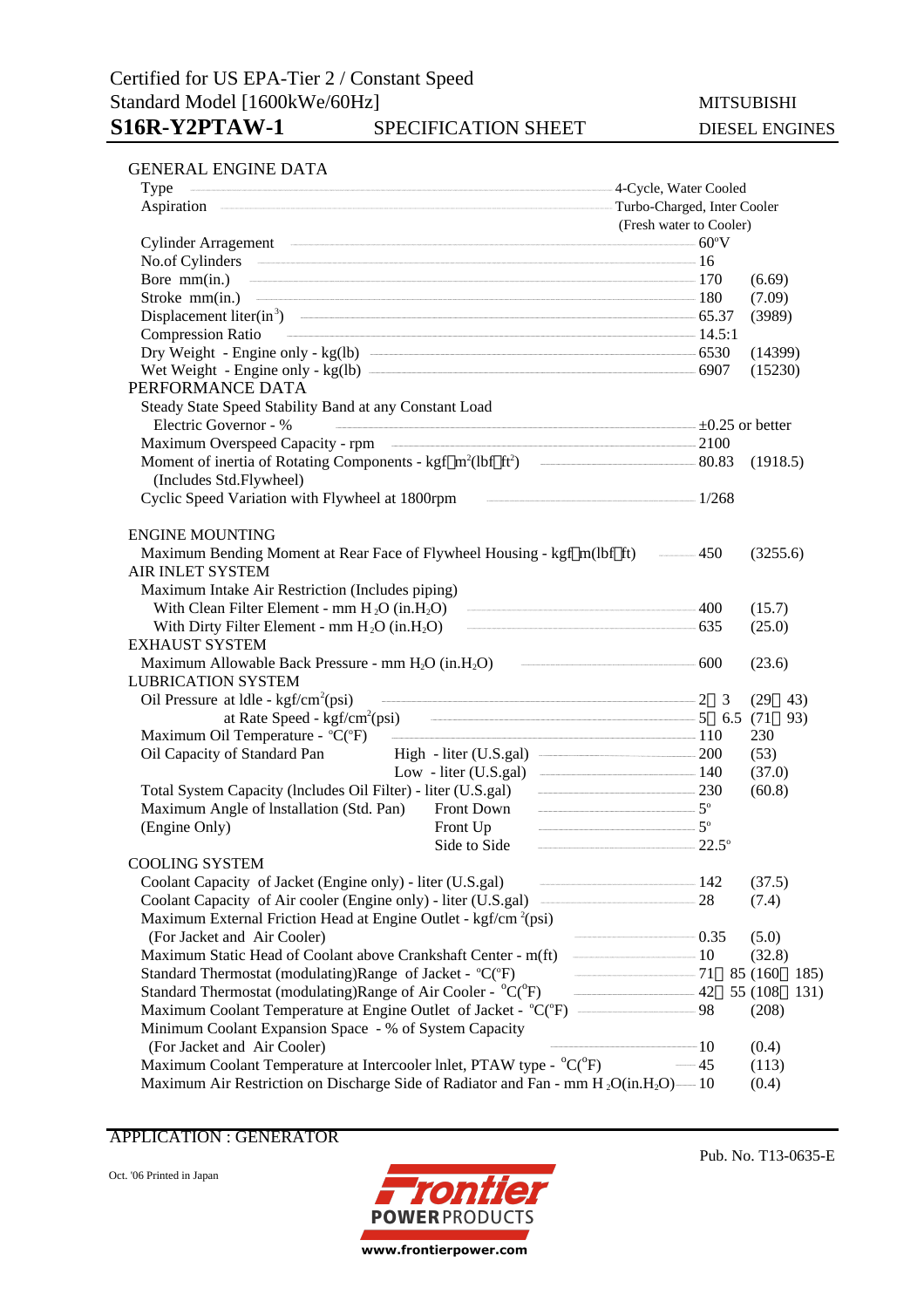# Certified for US EPA-Tier 2 / Constant Speed Standard Model [1600kWe/60Hz] MITSUBISHI S16R-Y2PTAW-1 SPECIFICATION SHEET DIESEL ENGINES

| <b>FUEL SYSTEM</b>                                        |                                |
|-----------------------------------------------------------|--------------------------------|
| Fuel Injector                                             | Mitsubishi PS8 Type $\times$ 2 |
| Maximum Suction Head of Feed Pump - mm Hg (in. Hg)        | (3.0)<br>$\sim$ 75             |
| Maximum Static Head of Return Pipe - mm Hg (in.Hg)        | (5.9)<br>$\sim$ 150            |
| <b>STARTING SYSTEM</b>                                    |                                |
| Battery Charging Alternator - V- Ah<br>$-$ 24-30          |                                |
| Starting Motor Capacity - V - kW<br>$-$ 24-7.5 $\times$ 2 |                                |
| Maximum Allowable Resistance of Cranking Circuit - m      |                                |
| Recommended Minimum Battery Capacity                      |                                |
| At $5^{\circ}$ C (41 $^{\circ}$ F) and above - Ah         | 300                            |
| Below 5°C (41°F) through - $5^{\circ}$ C (23°F)           | -600                           |

APPLICATION : GENERATOR



**POWER PRODUCTS** www.frontierpower.com

The specifications are subject to change without notice.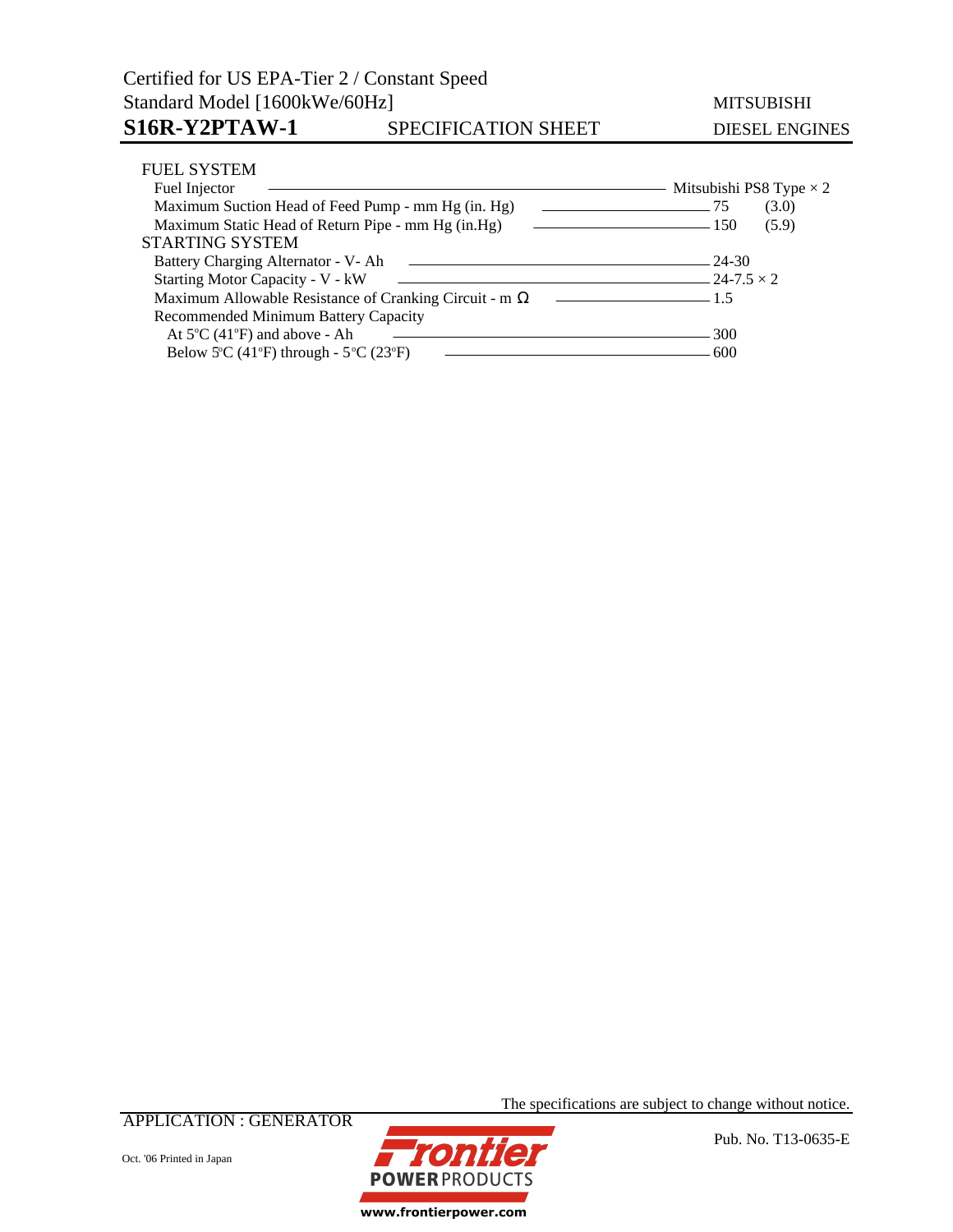# Certified for US EPA-Tier 2 / Constant Speed Standard Model [1600kWe/60Hz] MITSUBISHI

# S16R-Y2PTAW-1 SPECIFICATION SHEET DIESEL ENGINES

## ENGINE RATING

 All data represent net performance with standard accessories such as air cleaner, inlet /exhaust manifolds, fuel oil system, L.O. pump, etc. under the condition of 100kPa(29.6inHg) barometric pressure, 77°F(25°C) ambient temperature and 30% relative humidity.

| <b>ITEM</b>                          | <b>UNIT</b>                  | <b>STAND-BY POWER</b> | PRIME POWER |  |  |  |
|--------------------------------------|------------------------------|-----------------------|-------------|--|--|--|
|                                      |                              | 60Hz                  | 60Hz        |  |  |  |
| <b>Engine Speed</b>                  | rpm                          | 1800                  | 1800        |  |  |  |
| No. of Cylinders                     |                              | 16                    |             |  |  |  |
| Bore                                 | mm                           | 170                   |             |  |  |  |
|                                      | (in.)                        | (6.69)                |             |  |  |  |
| <b>Stroke</b>                        | mm                           | 180<br>(7.09)         |             |  |  |  |
|                                      | (in.)                        |                       |             |  |  |  |
| Displacement                         | liter                        | 65.37                 |             |  |  |  |
|                                      | (in. <sup>3</sup> )          | (3989)                |             |  |  |  |
| Brake Horse power without Fan        | HP                           | 2346                  | 2133        |  |  |  |
|                                      | (kW)                         | (1750)                | (1591)      |  |  |  |
| <b>Brake Mean Effective Pressure</b> | $k\overline{\text{gf/cm}^2}$ | 18.2                  | 16.5        |  |  |  |
| without Fan                          | (psi)                        | (259)                 | (235)       |  |  |  |
| Mean Piston Speed                    | m/s                          | 10.8                  | 10.8        |  |  |  |
|                                      | (ft/min)                     | (2126)                | (2126)      |  |  |  |
| Maximum Regenerative Power           | HP                           | 258                   | 258         |  |  |  |
| Absorption Capacity without Fan      | (kW)                         | (192)                 | (192)       |  |  |  |
| Intake Air flow                      | $m^3$ /min                   | 168                   | 151         |  |  |  |
|                                      | (CFM)                        | (5932)                | (5332)      |  |  |  |
| <b>Exhaust Gas Flow</b>              | $m^3/m$ in                   | 443                   | 399         |  |  |  |
|                                      | (CFM)                        | (15642)               | (14089)     |  |  |  |
| <b>Coolant Flow</b>                  | liter/min                    | 1850                  | 1850        |  |  |  |
|                                      | (U.S. GPM)                   | (489)                 | (489)       |  |  |  |
| Coolant Flow to Intercooler          | liter/min                    | 920                   | 920         |  |  |  |
| (PTAW only)                          | (U.S. GPM)                   | (243)                 | (243)       |  |  |  |
| Cooling Air Flow                     | $m^3/min$                    |                       |             |  |  |  |
| (Std. Fan)                           | (CFM)                        |                       |             |  |  |  |
| Allowable Fan Loss Horse Power       | HP                           | 67                    | 67          |  |  |  |
|                                      | (kW)                         | (50)                  | (50)        |  |  |  |
| Radiated Heat to Ambient             | kcal/hr                      | 126194                | 113619      |  |  |  |
|                                      | (BTU/min)                    | (8346)                | (7515)      |  |  |  |
| Heat Rejection to Coolant            | kcal/hr                      | 546842                | 492350      |  |  |  |
|                                      | (BTU/min)                    | (36167)               | (32563)     |  |  |  |
| Heat Rejection to Air Cooler         | kcal/hr                      | 546842                | 492350      |  |  |  |
| (PTAW Version)                       | (BTU/min)                    | (36167)               | (32563)     |  |  |  |
| Heat Rejection to Exhaust            | kcal/hr                      | 1481893               | 1320996     |  |  |  |
|                                      | (BTU/min)                    | (98010)               | (87369)     |  |  |  |
| Noise Level (1 m height & distance)  | dB(A)                        | 112                   | 109         |  |  |  |
| (excludes, Intake, Exhaust & Fan)    |                              |                       |             |  |  |  |

## APPLICATION : GENERATOR

The specifications are subject to change without notice.

Oct. '06 Printed in Japan



Pub. No. T13-0635-E